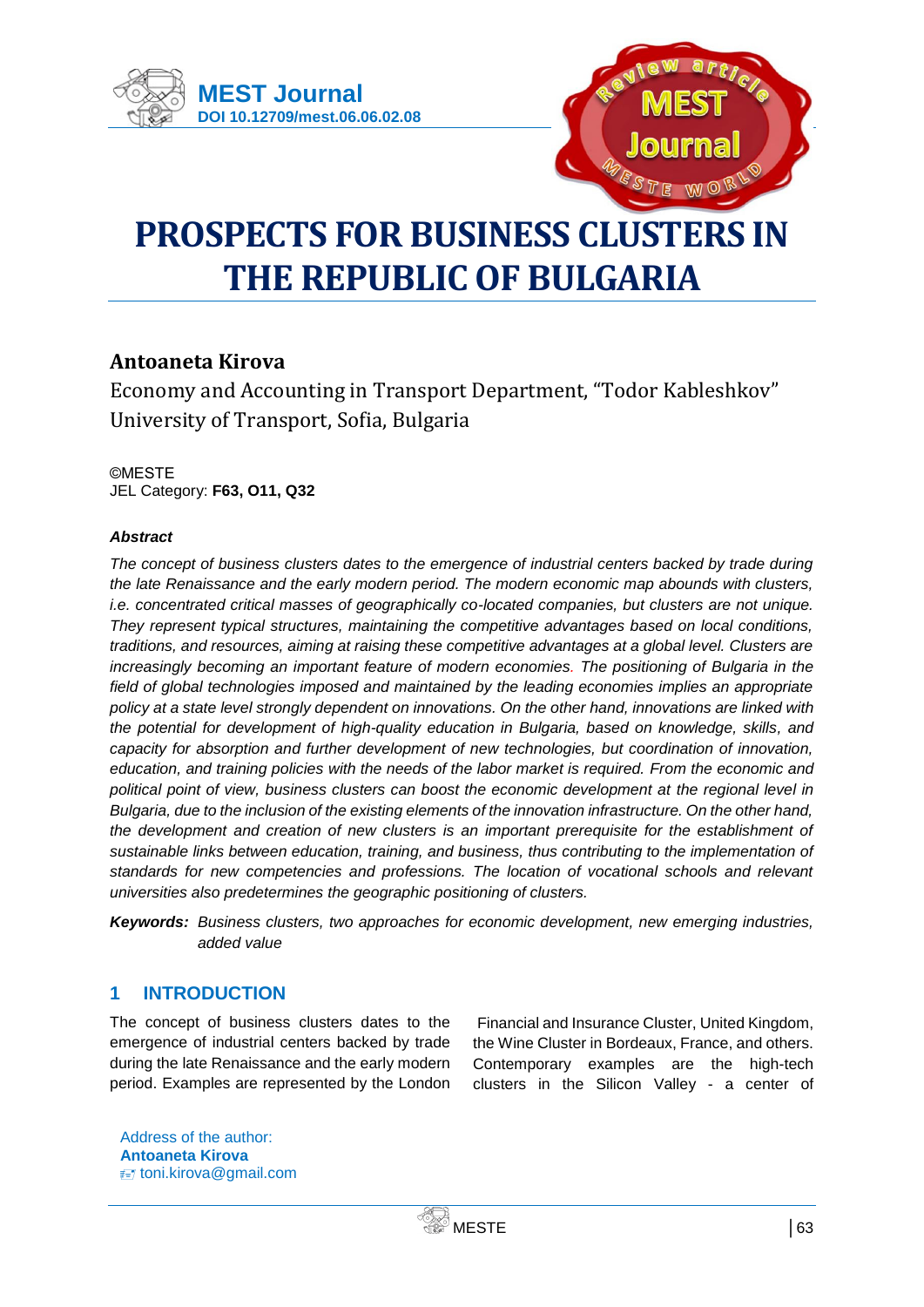#### *Kirova, A. Prospects for Business Clusters in Bulgaria MEST Journal Vol. 6 No. 2 pp. 63-71*

excellence in the field of  $ICT<sup>1</sup>$ , production centers such as Shenzhen's specialized economic zone in China show the strength and scale of clusters.

The modern economic map abounds with clusters, i.e. concentrated critical masses of geographically co-located companies, but clusters are not unique. They represent typical structures, maintaining the competitive advantages based on local conditions, traditions, and resources, aiming at raising these competitive advantages at a global level. Clusters are increasingly becoming an important feature of modern economies. Their presence is clearly expressed within the global economy, with good positioning of strong cluster structures and the existence of empirical data generated recently confirming the narrow relationship between their economic performance and the level of the national and regional economy (Ketels, 2017).

Clusters are an area of political interest aiding the implementation of economic policy and may be the basis of the conceptual framework for future development. Clusters can improve the effectiveness of the chosen economic policy toolkit and the economic benefits of existing clusters are assessed as multi-layered. Still, the problem of creating and developing new clusters under the conditions of traditional industrial policy is complicated, because clustering requires a favorable business ecosystem.

The European Commission and its associated institutions, including the European Council and the European Parliament, also admit the great importance and value of business clusters, which is confirmed by key policy documents concerning innovation, competitiveness, SME development policy, and cluster policies. At the same time, the Commission contemplates over the major challenge, i.e. the spread of cluster initiatives with little chance of long-term success should be avoided. The European policy itself illustrates certain fragmentation. On one hand, the funding provided for cluster initiatives is often limited and, on the other hand, funding is usually time-bound, meaning connection to the life cycle of

implemented project activities. Clusters certainly did not benefit from the permanent institutional framework in the field of professional training and there is no guarantee of an immediate effect on the labor conditions or the style of community life.

Notwithstanding the weaknesses highlighted, many European clusters are becoming more competitive and well organized. They can benefit from close links with research organizations and universities and develop valuable services for members. As cluster activities become more structured in the context of European policy and new research and emerging case studies prove successful cluster initiatives, it is certain that within the present program period 2014-2020 European cluster policy will continue to adapt at the national and regional level, with focus on innovations, science, and technologies.

The priorities in cluster policy in Bulgaria should be based on two main components: first, the growing demand for final industrial products in the global market and second, their potential to respond to demand through competitive products in terms of unit costs or quality (utility). The starting points in the analysis of the degree of readiness for cluster formation are as follows:

- Export orientation:
- ˗ Regional specialization and availability of supportive economic activities (according to the diamond competitiveness of Michael Porter);
- The possibilities of creating added value;
- Potential for job creation or increasing labor productivity;
- ˗ Innovation potential.

Another point of view on the potential of cluster development, apart from innovation and regional specialization is the opportunity to focus on existing national competences and traditions {1}, which could be presented by cluster "Bulgarian Yoghurt" (exporting production technology and know-how), cluster "Bulgarian rose oil" (development of the cosmetic and perfumery industry on the basis of effective production of

or even in the USA. The name also became a global synonym for leading high-tech research and enterprises, and thus inspired similarly named locations, as well as parks and technology centers with a comparable structure all around the world.

-



<sup>&</sup>lt;sup>1</sup> "As more high-tech companies were established across San Jose and the Santa Clara Valley, and then north towards the Bay Area's two other major cities, San Francisco, and Oakland, the 'Silicon Valley' has come to have two definitions: a geographic one, referring to Santa Clara County, and another, referring to all hightech businesses in the Bay Area (Silicon Valley, 2018)"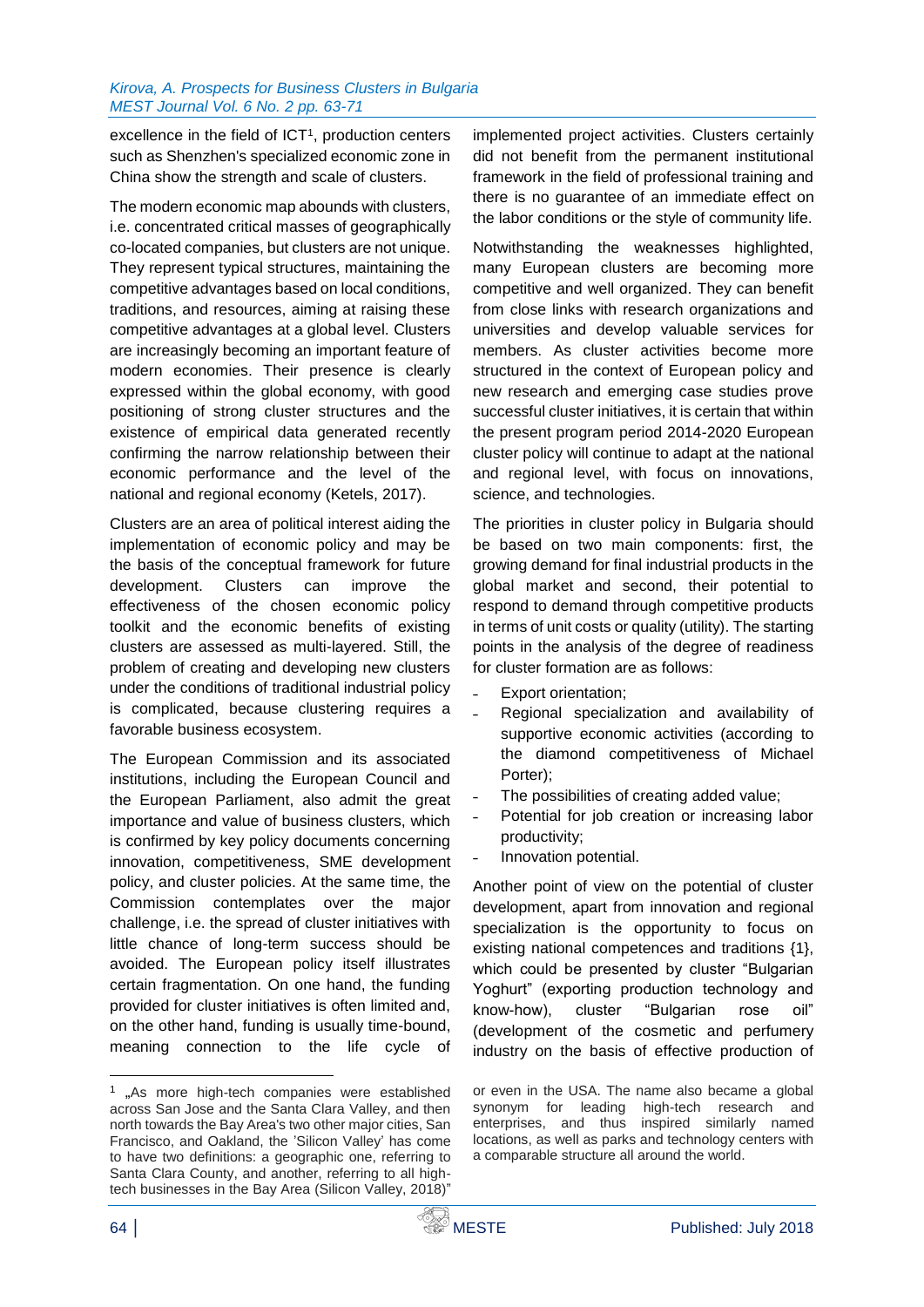Bulgarian rose oil), cluster "Production of electricity from biomass" (for development of technologies and equipment for generating electricity from different biomass). There are good prospects for the establishment of a Textile "Silk" Cluster on a territorial basis, aiming at the restoration of the production of natural silk.

Favorable conditions for the development of clusters are also available in cross-border areas, combining diverse activities in the field of tourism, cultural heritage, environmental protection, organic farming and livestock breeding, education, and culture. The activity of such clusters would enlarge the territorial scope of economic and innovation activities, which in turn leads to improved employment conditions, maximum use of territorial potentials and increased economic activity of backward areas.

# **2 ECONOMIC DEVELOPMENT BASED UPON INNOVATION AND CLUSTERING**

There is a three-sector hypothesis in the economy (The Three Economic Sectors, 2017), according to which there are primary, secondary, and tertiary sectors (in some cases the fourth and fifth sectors are added to the 3-sector hypothesis). The basis

for their determination is the activity performed. The extraction of raw materials represents the primary economic sector to be processed, namely extraction of minerals, production of agricultural products, logging, hunting, fishing, and extraction of salt. The secondary sector is engaged in the processing of these materials (industrial, metallurgy, woodworking, construction, etc.) The tertiary sector is considered as serving and includes transport, finance, health, culture, education, etc.

Adapted after Michael Porter (1998), in Table 1, the basic differences between the traditional, based upon three sectoral approaches and the new approach based upon clustering are identified.

Despite the differences between them, both approaches support the establishment of clusters, with the first focusing on "traditional, geographic positioning, building competencies, and naturefriendly resources", while the implementation of the second approach requires innovative clusters developing new activities. The present paper is discussing the opportunities of cluster development in the field of the new rising economies.

| <b>Sectoral approach</b>                                                                                                             | An approach based on clustering                                                                                                                                                                      |  |  |  |  |
|--------------------------------------------------------------------------------------------------------------------------------------|------------------------------------------------------------------------------------------------------------------------------------------------------------------------------------------------------|--|--|--|--|
|                                                                                                                                      | 2                                                                                                                                                                                                    |  |  |  |  |
| Groups with similar network positions                                                                                                | Strategic groups with predominantly<br>complementary network positions                                                                                                                               |  |  |  |  |
| Focusing on direct and indirect competitors                                                                                          | The inclusion of an array of interconnected<br>industries sharing common technologies, skills,<br>information, resources, clients, and channels                                                      |  |  |  |  |
| Reluctance to cooperate with the competition                                                                                         | Most participants are not direct competitors but<br>share common necessities and are subject to<br>the same constraints                                                                              |  |  |  |  |
| The dialogue with government authorities is<br>often geared to subsidies, seeking protection<br>and attempts to restrict competition | A broad platform to improve<br>areas of<br>that<br>interest<br>will<br>improve<br>common<br>productivity and increase the<br>level of<br>competition;<br>Forum for a more constructive and effective |  |  |  |  |
|                                                                                                                                      | dialogue between representatives<br>οf<br>business and authorities                                                                                                                                   |  |  |  |  |
| Searching diversity in existing frameworks                                                                                           | Searching for synergy and new combinations                                                                                                                                                           |  |  |  |  |

*Table 1. Traditional industrial approach versus cluster-based approach*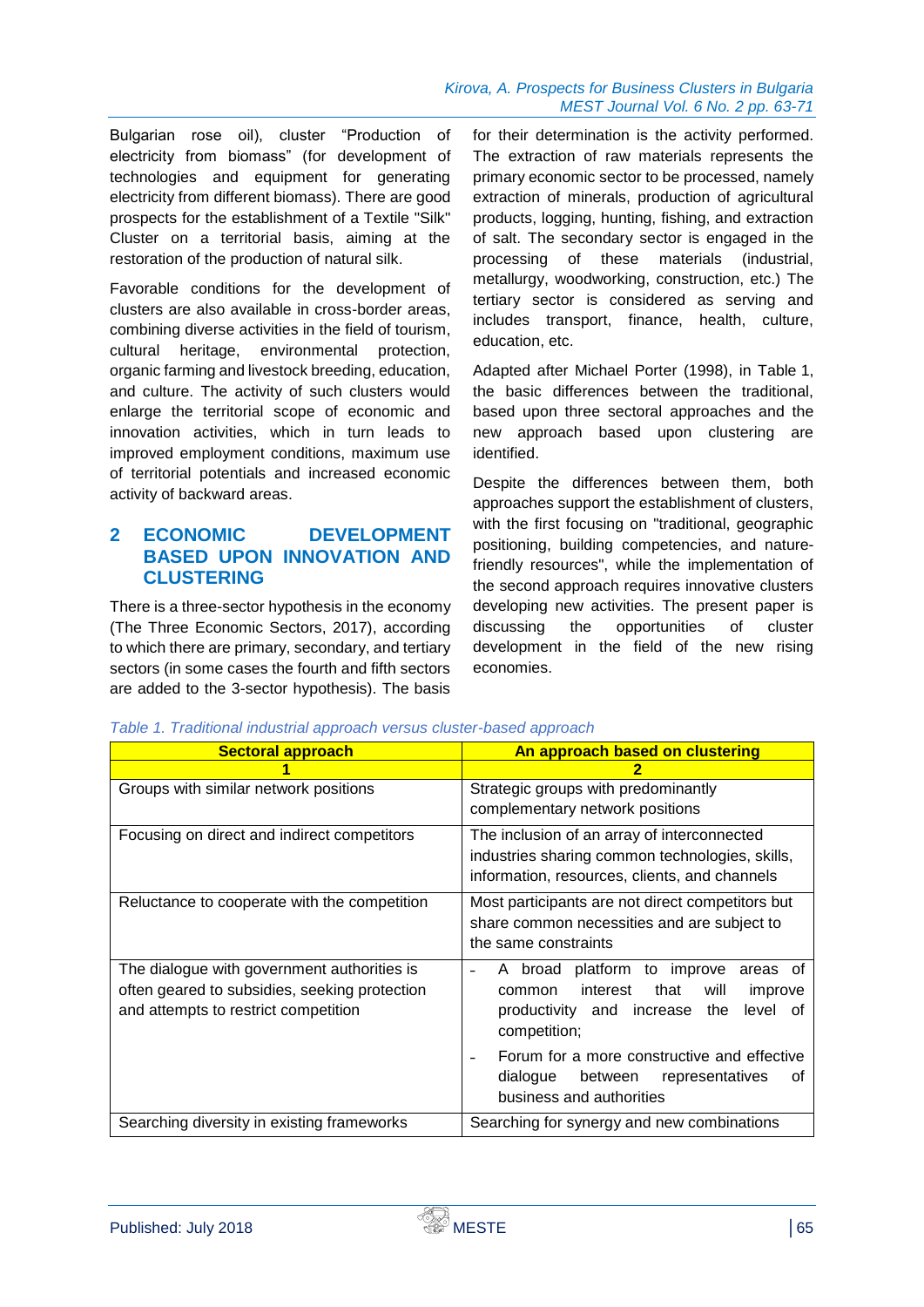#### *Kirova, A. Prospects for Business Clusters in Bulgaria MEST Journal Vol. 6 No. 2 pp. 63-71*

The positioning of Bulgaria in the field of global technologies imposed and maintained by the leading economies implies an appropriate innovation policy at a state level. There is a potential for development of high-quality education in Bulgaria, based on knowledge, skills, and capacity for absorption and further development of new technologies, but coordination of innovation, education, and training policies with the needs of the labor market is required.

Another important factor supporting the development of the innovative and high-tech potential of the Bulgarian business is the provision of its access to additional markets and to sources of project, grant, and commercial financing through the membership of the Republic of Bulgaria in European organizations with high technology activities. There is funding available for research and innovation activities through the Horizon 2020 Program as well as private investment sources provided by leading industrial companies for the transfer of new technologies into practice. There is also an expressed intention towards comprehensive digitization of different types of activities.

The concept of e-government is outlined in the Strategy for e-Government in Bulgaria (SEGA, 2014), adopted in 2002, initiated the processes of creating e-services for citizens and business as well as the establishment of an internal administrative information and communication infrastructure. The main strategic documents that prioritize e-government are the Government Program for European Development of Bulgaria 2009-2013, the Declaration of Ministers in charge of European Union e-Government policies and the Lisbon Strategy adopted in Malmö in 2009.

According to the data of the National Institute of Statistics for 2016, 91.3% of the enterprises in Bulgaria use the Internet, while 50.7% of them are in possession of a web page. Both indicators are predominant for large enterprises, with more than 250 people personnel. Over 75% of the companies use links to public institutions, 46.9% issue e-invoices (big companies are leading again), but only 6.7% use cloud services. At the same time, the share of enterprises involved in the system of e-commerce is still small, 8.6% process orders electronically, while 10.7% offer delivery of products online.

According to the data of the National Institute of Statistics, published in 2016, the innovative enterprises for 2014 in Bulgaria are as follows:

| <b>Economic activities NACE -</b>                                                   | 2014                             |                                                               |                                                            |  |  |  |
|-------------------------------------------------------------------------------------|----------------------------------|---------------------------------------------------------------|------------------------------------------------------------|--|--|--|
| 2008) Groups by the size of<br>enterprises determined by the<br>number of employees | <b>Innovative</b><br>enterprises | <b>Enterprises with</b><br>technological<br><b>innovation</b> | <b>Enterprises with</b><br>non-technological<br>innovation |  |  |  |
|                                                                                     | $\mathbf{2}$                     | 3                                                             | 4                                                          |  |  |  |
| Industry                                                                            | 29.7                             | 21.6                                                          | 16.1                                                       |  |  |  |
| Total                                                                               | 26.1                             | 17.1                                                          | 16.3                                                       |  |  |  |
| 10-49 personnel                                                                     | 20.6                             | 13.1                                                          | 12.5                                                       |  |  |  |
| 50-249 personnel                                                                    | 38.8                             | 27.7                                                          | 23.9                                                       |  |  |  |
| Over 250 personnel                                                                  | 78.3                             | 46.4                                                          | 57.5                                                       |  |  |  |

|  |  |  |  |  | Table 2. The share of innovative enterprises in the total number of enterprises |
|--|--|--|--|--|---------------------------------------------------------------------------------|
|  |  |  |  |  |                                                                                 |

At the same time, for a similar period, the relative share of enterprises inventing new or offering improved products is barely 5.7%. The share of enterprises with innovative cooperation is 20.6%, with a predominance of the big enterprises.

*Source:* (NSI, 2016)

The graph below shows, first, that the number of innovative enterprises in industry and service sectors is comparable, but process innovation enterprises are less than the technologically innovative ones.

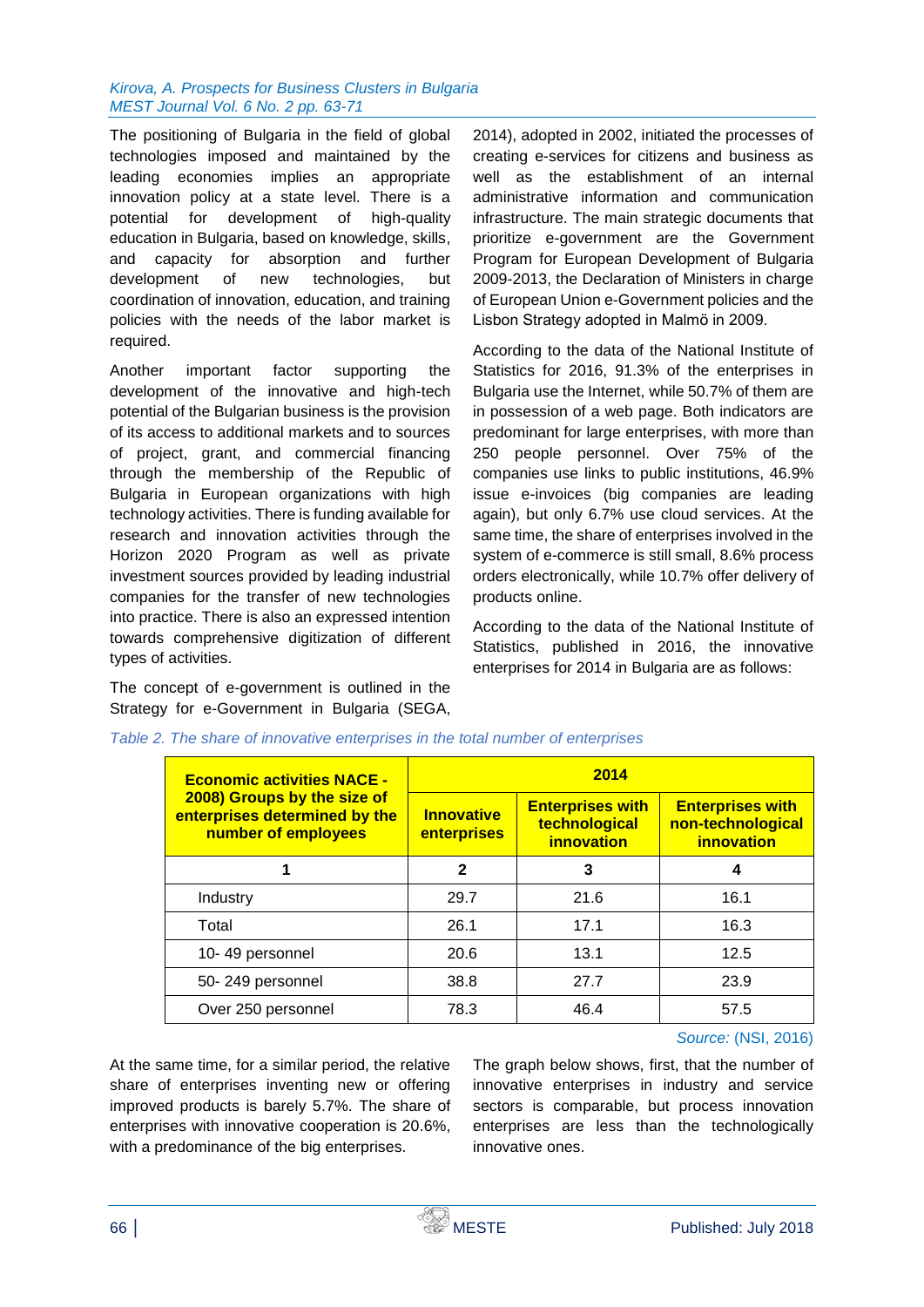

■ Innovative enterprises ■ Enterprises with Technological innovation ■ Enterprises with process innovation

#### *Figure 1. Innovation enterprises in Bulgaria (adapted by the statistical data of NSI)*

The data analysis confirms the obvious outcome that big companies in Bulgaria are innovation and technological leaders.

### **3 NEW EMERGING INDUSTRIES**

According to the United Nations Education Science and Culture Organization, the cultural and creative industries "combine the creation, production, and commercialization of creative contents that are intangible and of a cultural nature" (Cano, Garzon, & Poussin, 2000). Copyright usually protects these contents and can take the form of a good or a service. Besides all artistic and cultural production, they include architecture and advertising. According to the United Nations Conference on Trade and Development, the creative industries are at the core of the creative economy and are defined as "cycles of production of goods and services that use creativity and intellectual capital as their main input" (UNCTAD, 2010). They are classified by their role as heritage, art, media, and functional creations. According to the Department of Culture, Media, and Sports of the United Kingdom (DCMS, 2015), the creative industries are those activities based on creativity, individual talent, and skill, and that have the potential to create jobs and wealth through the generation and exploitation of intellectual property.

According to the Strategy for Smart Specialization of the Republic of Bulgaria (ME, 2015), emerging areas have been identified as "Creative Industries" (according to the definition of UNESCO Convention). For the period 2008-2012, the number of enterprises in the creative industries in Bulgaria was increased by 23.5%, compared to

10.6% for other enterprises in the economy. Added value also increased by 23.5%, while the growth of enterprises in all other sectors was only 0.7%. The most significant is the difference in employment growth. In the creative industries' enterprises, employment for the same period increased by 13.7%, while the overall rate of employment in other sectors decreased by 9.6%. The creative industries in Bulgaria enhance 21 812 enterprises (7.1% of all the enterprises in 2012, compared to 6.3% in 2008). The number of employed in the creative sector amounts at 88 700 or 5% of employment in enterprises, compared to the share of 3.9% in 2008. The added value of enterprises from creative industries is equal to 1,340,000,000 Euros or 7.6% of the overall added value. It is obvious that the influence of creative industries over the economic development of Bulgaria is increasing and their contribution shows a dynamic growth, but still 1-2% on average less than the influence of similar enterprises in the EU economy. The number of enterprises in the creative industries of Bulgaria for the period 2008- 2012 has increased с 23.5%, opposed to 3.8% for EU, with employment growth of 13.5% for Bulgaria to 1.6% for EU. The added value of those enterprises is 23.5% against 0.9% for EU.

The new emerging industries in Bulgaria are presented as follows:

˗ The sector "Printing and reproduction of recorded media" comprises 1.2% of the industrial production and creates 2.0% of the industrial added value in the country. The number of employed people amounts at 9.2 thousand (1.7% of the employed in the processing sector), but the level of payment is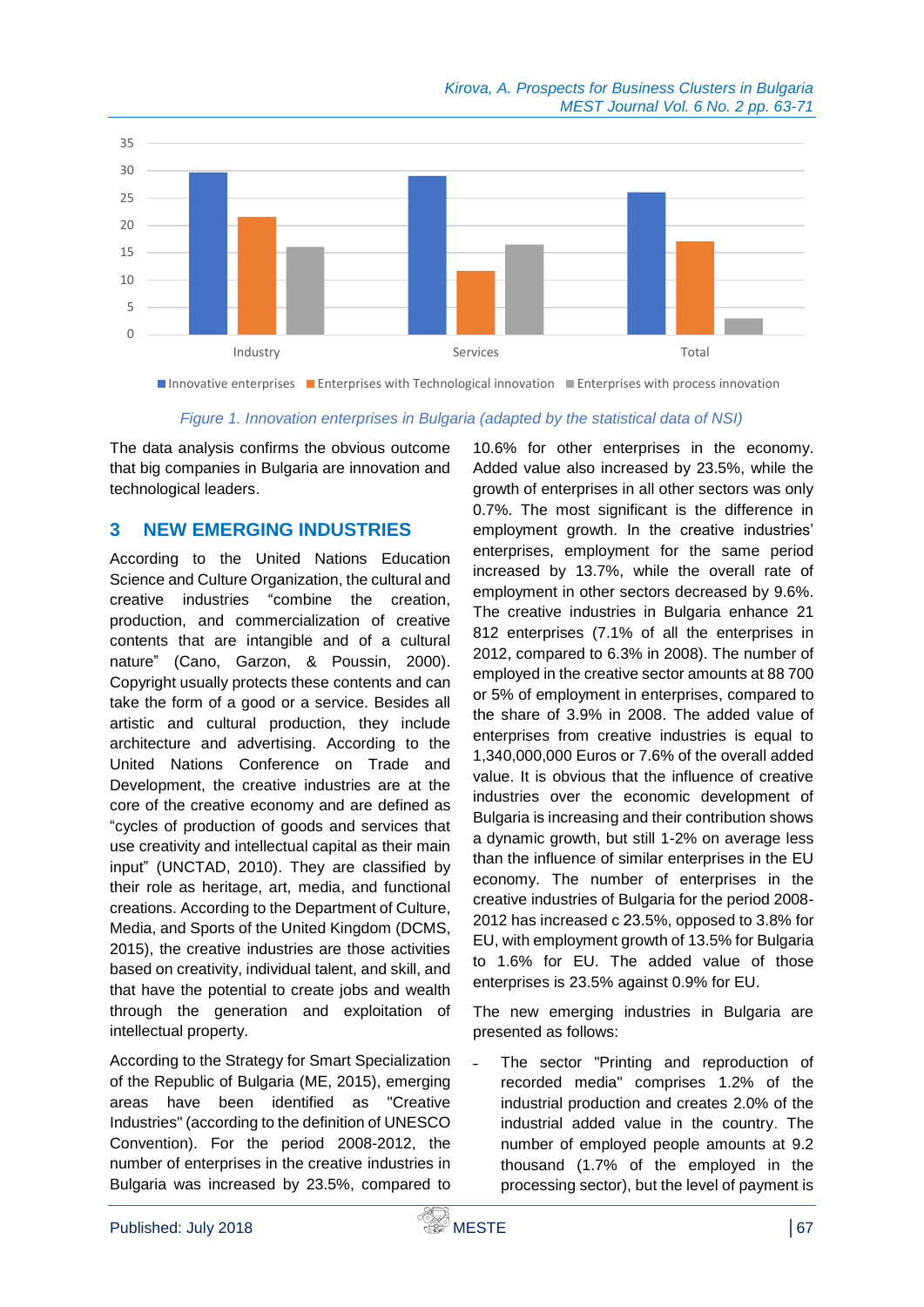#### *Kirova, A. Prospects for Business Clusters in Bulgaria MEST Journal Vol. 6 No. 2 pp. 63-71*

lower than the average for the whole industry (598 BGN monthly). The sector has a substantial exporting potential (for EU countries such as Germany and Greece, and non-EU countries - Turkey, Macedonia, and Ukraine). The sector is primarily oriented towards the internal market, facing serious competition from Internet-based editions. The production consists of printing of newspapers and other publications, bindings, prepress, reproduction of recorded media, etc., from 1 262 companies, with 57.6% being located on the territory of Sofia-city and Plovdiv districts. The number of business agents is large, the establishment of cartels is not an option, but the companies can participate in crossindustry clusters to encourage the development of emerging industries;

- ˗ The sector "Manufacturing of metal products" (without machinery and equipment) comprises 5.1% of the industrial production and creates 8.5% of the industrial added value in the country. The number of employed people amounts to 53.6 thousand people (10.2% of the employed in the processing sector), with wage levels below the average of the country (577 BGN monthly). Within the sector, there are 4662 companies, mostly big enterprises, geographically concentrated in Southwestern, South Central, South Eastern, and North Central regions. Over 50% of the companies are situated in Sofia area, Plovdiv, Varna, Stara Zagora and Burgas ("Arsenal" JSC, "Etem Bulgaria" JSC, "Dunarit", JSC, etc.);
- Sector "Manufacturing of computer equipment, electronic and optical products" creates 1.2% of industrial output and around 2.4% of the industrial added value, employing 8.2 thousand people (1.6% of the industrial employment, with wage levels comparatively high for the country, i.e. 926 LGN monthly). The sector is considered innovative, exportoriented and full of prospects. The predominant part of the companies is big enterprises, 60.5% of them situated in Sofiacity and Plovdiv. Its share in foreign trade is 3.6% of the overall industrial export, with leading countries Germany, Romania, Italy, USA, and France. The sector is cluster oriented at sectoral and intersectoral levels.

The professional competence in this field is gradually acquired since 1980 and the South Western region is a leader in specialization;

- Sector "Manufacturing of electrical equipment" creates 4.1% of the output and 4.3% of the industrial added value, employing 19.7 thousand people (3.8% of the industrial employment, with wage levels above the average in the country, i.e. 850 BGN.). The industry is promising and innovative, with clustering potential, if a common vision for its development is formed, including the production of energy-saving facilities. The South Eastern region has the highest degree of specialization. The leading export partners are situated in Germany, France, the Netherlands, Italy, and Greece;
- Sector "Manufacturing of motor vehicles, trailers, and semi-trailers" represents 2.3% of the industrial output, creates 2.7% of the added value and is still rising in importance for the Bulgarian economy. The sector employs 12.7 thousand people (2.4% of the industrial employment, with wage levels around the average in the country, i.e. 702 BGN). The turnover on the foreign markets amounts at approximately 1.09 billion BGN, with an increase of 19.4% after 2013, marking 2.9% of the industrial export (n Germany Turkey, Romania, France, and Russia). The sector is important for the achievement of international competitive advantages, innovative because of the opportunities of production of alternatively propelled vehicles, hence highly appropriate for clustering. Leading in terms of specialization of production are the North Central and Southwestern regions. The output and the export in this sector are experiencing a process of growth and technological advance, the main challenge being the lack of investments (such as investments of FІАТ in Serbia, Renault, and Ford in Romania). An investment interest is expressed towards the manufacturing of spare parts for vehicles (a German company Kostal opened a plant near the city of Pazardjik). For the period 2000 - 2016 the number of employed people is 6 times increased, the value of the exported production in 2016 is 1.38 billion BGN, representing 3% of the total export. The export of different spare parts and accessories, as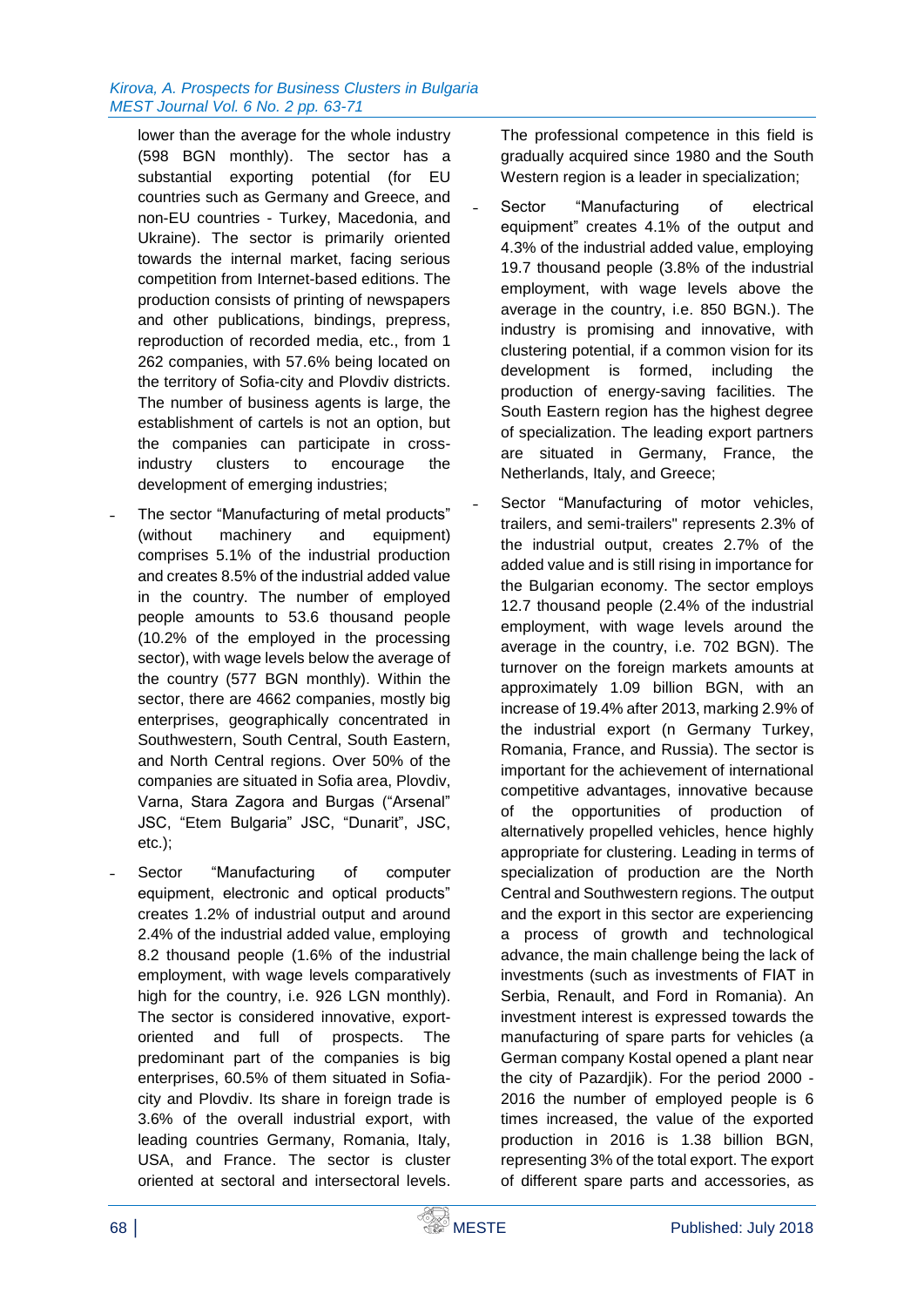well as bicycles, are also developing, particularly the last listed, placing Bulgaria among the leading European manufacturers and exporters;

- Sector "Manufacturing of other means of transportation" represents 0.9% of the industrial output and 0.5% of the industrial added value, employing 4.7 thousand people (0.9% of the industrial employment, with wage levels around the average, i.e. 738 BGN monthly); leading in specialization is the Northeast region. Leading export countries are Germany, France, USA, Belgium, and Greece. By creating the basis for the development of environmentally sound modes of transport - rail and waterborne - the sector should be stimulated for development and one of the possibilities is the introduction of clusters;
- Sector "Manufacturing of machinery and equipment of general and specific purposes" creates 4.5% of industrial output and around 6.8% of industrial added-value, employing 30.4 thousand people (5.8% of the employed in industry, with wage levels above the average in Bulgaria, i.e. 849 BGN). Specialization is concentrated in North West, South West and South East regions of the country, while leading countries in exports are: Romania, Germany, Italy, Russia, and France. The sector has a high export profile, despite the presence of intense competition in international markets, still, it is subject to certain regulations<sup>2</sup>.

Based upon the analysis, it can be summarized that the new emerging industries already create around 27% of the industrial added value, with

growing levels of output (15.2%), and are a representation on the export structure of the country. We consider the encouragement of clustering within these sectors as a starting point for their future development growing their innovation and export potentials, hence increasing their role for the international competitive advantages of the county.

## **4 CONCLUSION**

According to the Innovation Strategy for Smart Specialization (SEGA, 2014), business clusters can boost the economic development at the regional level in Bulgaria, due to the inclusion of the existing elements of the innovation infrastructure. On the other hand, the development and creation of new clusters is an important prerequisite for the establishment of sustainable connections between education, training, and business, thus contributing to the implementation of standards for new competencies and professions. The location of vocational schools and relevant universities also predetermines the geographic positioning of clusters.

As part of the implementation of its cluster policy, Bulgaria participates in a platform SEENECO (SEENECO, 2011), with the main goal of promoting the professionalism of cluster managers in CEE by implementing tools developed by the European Excellence Initiative for Cluster Excellence (ECEI, 2012), at a regional level. The project focuses on enhancing the competitiveness and sustainability of clusters, at an organizational level, in partnership with national and regional authorities, as well as on the development of the European portfolio of "distinguished" clusters.

# **WORKS CITED**

- Cano, G. A., Garzon, A., & Poussin, G. (2000). *Culture, Trade, and Globalization - Questions and Answers.* UNESCO.
- DCMS. (2015, Jan. 13). *Creative Industries Economic Estimates January 2015 - Key Findings.* Retrieved from Department for Digital, Culture, Media & Sport:

for the control of exports, transfer, brokering and transit of dual-use items and technologies, followed by Order of the Minister of Economy of the Republic of Bulgaria.

<sup>-</sup><sup>2</sup> Regulation (ЕС) № 1232/2011 of the European Parliament and European Council (16.11.2011) amending Regulation (ЕU) № 428/2009 of the Council on the introduction of Community regime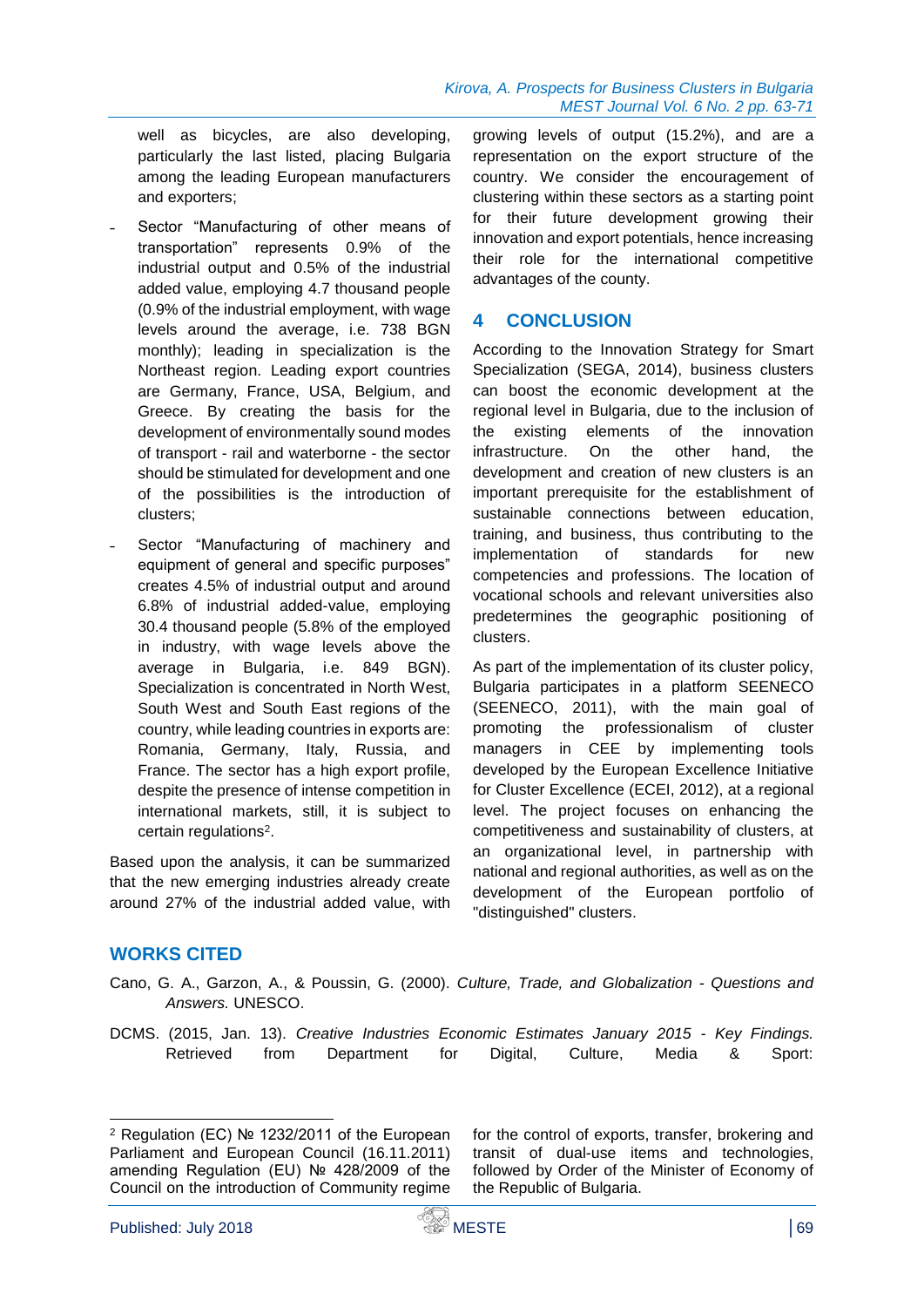https://www.gov.uk/government/publications/creative-industries-economic-estimates-january-2015/creative-industries-economic-estimates-january-2015-key-findings

- ECEI. (2012, May 22). *The quality label for cluster organizations - criteria, processes, the framework of implementation.* Retrieved from European Cluster Excellence Initiative (ECEI): http://www.clusterpolisees3.eu/ClusterpoliSEEPortal/resources/cms/documents/2012.05.22\_T he\_quality\_label\_and\_indicators\_for\_cluster\_organisations\_assessment.pdf
- Ketels, C. H. (2017, Jun). *Cluster Mapping*. Retrieved from Institute For Strategy & Competitiveness, Harvard Business School: https://www.isc.hbs.edu/competitiveness-economicdevelopment/research-and-applications/Pages/cluster-studies.aspx
- ME. (2015). *Innovation Strategy for Smart Specialisation in the Republic of Bulgaria 2014-2020.* Sofia: Ministry of Economy, Republic of Bulgaria. Retrieved from https://www.mi.government.bg/files/useruploads/files/innovations/ris3\_26.10.2015\_en.pdf
- NSI. (2016, June 30). *Innovative enterprises, as a share of all enterprises.* Retrieved from the National statistical institute, Republic of Bulgaria: http://www.nsi.bg/en/content/6787/innovativeenterprises-share-all-enterprises
- Porter, M. E. (1998). Clusters and the new economics of competition. *Harvard Business Review, 76*(6), 77-90.
- SEENECO. (2011). *The Handbook - SEENECO.* SEENECO. Retrieved from http://www.emicbg.org/analyses/item/162
- SEGA. (2014, Mar.). *Е*‐*Governance Development Strategy - 2014 – 2020 In the Republic of Bulgaria.* Retrieved from Ministry of transport, information technologies, and communications (BG): https://www.mtitc.government.bg/sites/default/files/uploads/pdf/e\_governance\_strategy.pdf

*Silicon Valley*. (2018, June 3). Retrieved from Wikipedia: https://en.wikipedia.org/wiki/Silicon\_Valley

- *The Three Economic Sectors*. (2017, Oct. 14). Retrieved from Quickonomics: https://quickonomics.com/the-three-economic-sectors/
- UNCTAD. (2010). *Creative Economy: A Feasible Development Options.* UNCTAD. Retrieved from 2010

| Received for publication: | 09.01.2018 |
|---------------------------|------------|
| Revision received:        | 10.06.2018 |
| Accepted for publication: | 15.06.2018 |

# *How to cite this article?*

#### Style – **APA** *Sixth Edition:*

- Kirova, A. (2018, July 15). Prospects for Business Clusters in the Republic of Bulgaria. (Z. Cekerevac, Ed.) *MEST Journal*, 63-71. doi:10.12709/mest.06.06.02.08
- Style **Chicago** *Sixteenth Edition:*
- Kirova, Antoaneta. 2018. "Prospects for Business Clusters in the Republic of Bulgaria." Edited by Zoran Cekerevac. *MEST Journal* 63-71. doi:10.12709/mest.06.06.02.08.

#### Style – **GOST** *Name Sort:*

**Kirova Antoaneta** Prospects for Business Clusters in the Republic of Bulgaria [Journal] // MEST Journal / ed. Cekerevac Zoran. - Toronto : [s.n.], July 15, 2018. - pp. 63-71.